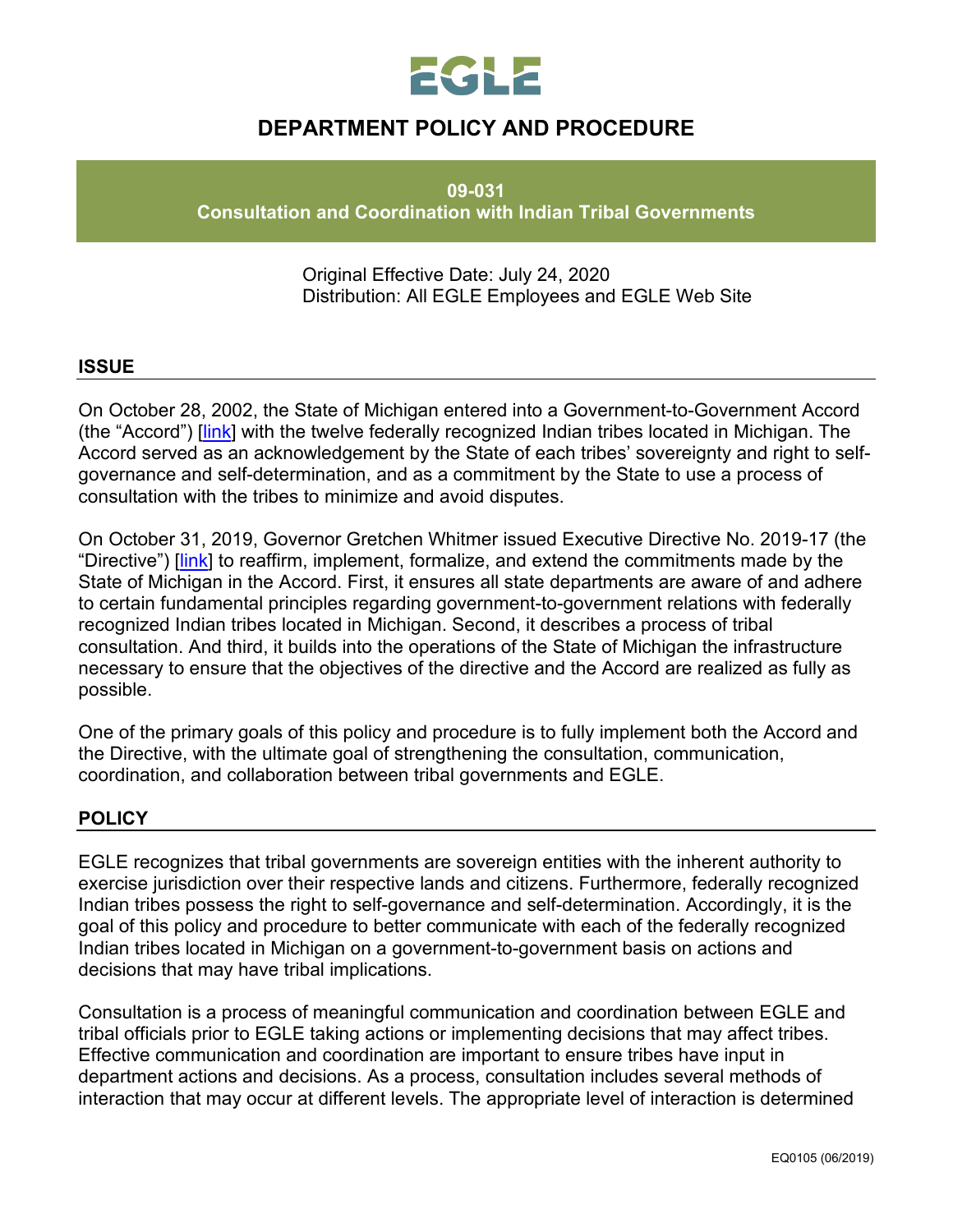by past and current practices, adjustments made through this policy and procedure, and the continuing dialogue between EGLE and tribal governments.

This policy and procedure establishes guidelines for consultation across EGLE and seeks to strike a balance between providing sufficient guidance for purposes of achieving consistency and predictability while allowing for, and encouraging, the tailoring of consultation approaches to reflect the circumstances of each consultation situation and to accommodate the preferences of tribal governments.

EGLE recognizes that open communication and robust collaboration with tribal partners is essential to accountability and success. The intent of this policy and procedure is not to preclude or replace existing, ongoing, and future meetings; communication and exchanges of information; or collaboration that occurs between EGLE staff and tribes. These interactions are expected to continue on a regular basis. The main difference between consultation and more routine communication is that consultation includes formal steps to identify issues, notify parties, and provide follow up on input provided during the consultation process.

Ultimately, EGLE recognizes the shared partnership with the tribes in achieving our mission to protect Michigan's environment and public health and recognizes the importance of tribal consultation and coordination to ensure meaningful and mutually beneficial communication and collaboration on matters of shared concern.

This policy and procedure applies to all EGLE divisions, offices, and other organizational units that fall within its jurisdiction, including Type I agencies, broadly referred to as "divisions" in this document.

# **PROCEDURE**

#### **A. Consultation Process**

EGLE must follow this policy and procedure and associated guidance documents before taking an action or implementing a decision that may affect one or more of the federally recognized Indian tribes located in Michigan. This consultation process must adhere to the framework and requirements set forth below, which are designed to ensure that the process is consistent and predictable across divisions but also flexible enough to meet the particular needs and circumstances of each consultation. Meaningful communication and collaboration on matters of shared concern must always be the core and driving objective of this consultation process.

1. Step One – Identification: The first step in the consultation process is the identification of an activity (i.e., an action or decision) that may be appropriate for consultation. Identification includes a determination of the complexity of the activity, the identity of the tribe(s) potentially affected by the activity, the activity's potential implications for tribes, and any time or resource constraints relevant to the application of the consultation process to the activity.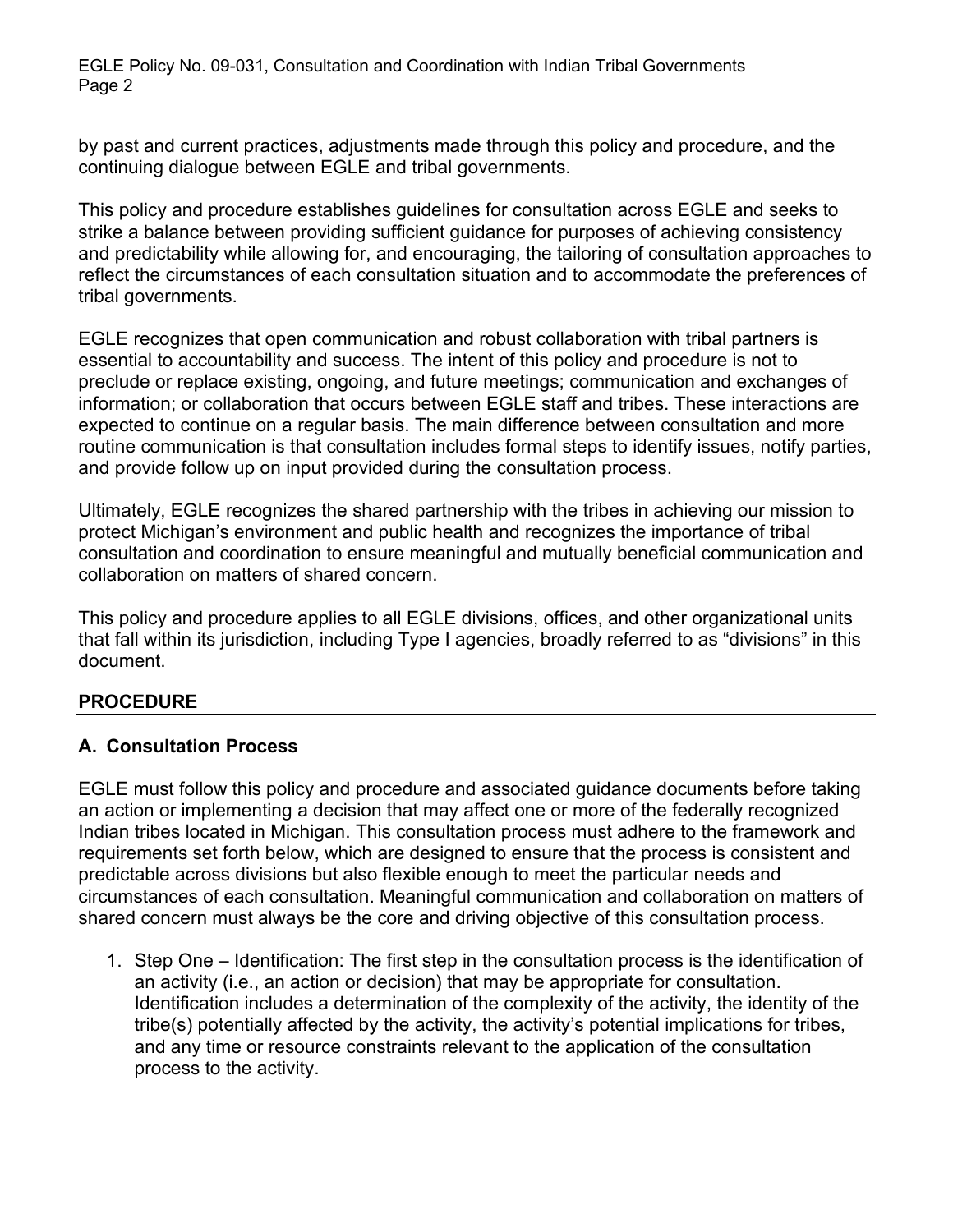As spelled out in the Directive, "'Implications for tribes' means an express reference to Indians, Indian tribes, bands or groups, or Indian organizations, or a direct effect on their collective or individual treaty rights, natural-resource or environmental interests, economic or commercial interests, civil or criminal jurisdiction, or other rights or benefits secured under Michigan or federal law by virtue of their status as Indians or tribal governments."

EGLE will use the following mechanisms to identify activities appropriate for consultation:

- a) EGLE Identification: When undertaking an activity, EGLE must evaluate whether an action or decision may affect tribal interests such that consultation would be appropriate. When evaluating whether an activity is appropriate for consultation, EGLE will apply the standard broadly and, when in doubt, err on the side of notification.
- b) Tribal-Government-Initiated Identification: A tribal government may initiate the consultation process by identifying an activity that may be appropriate for consultation. EGLE must then determine the appropriate level of response to the request for consultation, for example, informal conversations between environmental staff vs. formal executive level meetings between high ranking officials with decisionmaking authority within EGLE and the tribe, and it must afford substantial weight to the tribal government's request in performing that determination.
- c) Other Resources: EGLE must also utilize other relevant resources, such as tribal partnership groups in which the tribes may be participants, to assist them in identifying activities that may be appropriate for consultation.

Activities that may be appropriate for consultation include, but are not limited to, actions or decisions regarding rules or regulations; policies, guidance documents, or directives; permits; civil enforcement and compliance monitoring; emergency preparedness and response; federal authorizations or delegations; and efforts to carry out state obligations under a state compact or agreement.

EGLE and tribal governments may develop a process for eligible activities that are numerous, frequent, and/or reoccurring (i.e., annual permits or hundreds of similar activities) such that consultation does not need to be undertaken separately and independently for each occurrence.

2. Step Two – Notification: Once an activity is identified that may be appropriate for consultation, EGLE must notify the tribe(s) potentially affected by the activity as early in the process as possible. Notification must include sufficient information to permit the potentially affected tribe(s) to make an informed decision regarding whether to proceed with consultation and must inform the tribe(s) of how to provide input regarding the activity. Notification must also include a time frame for consultation and input. Notification may occur by regular or electronic mail, telephone, or other agreed-upon means, depending on the nature of the activity and the number of tribes potentially affected.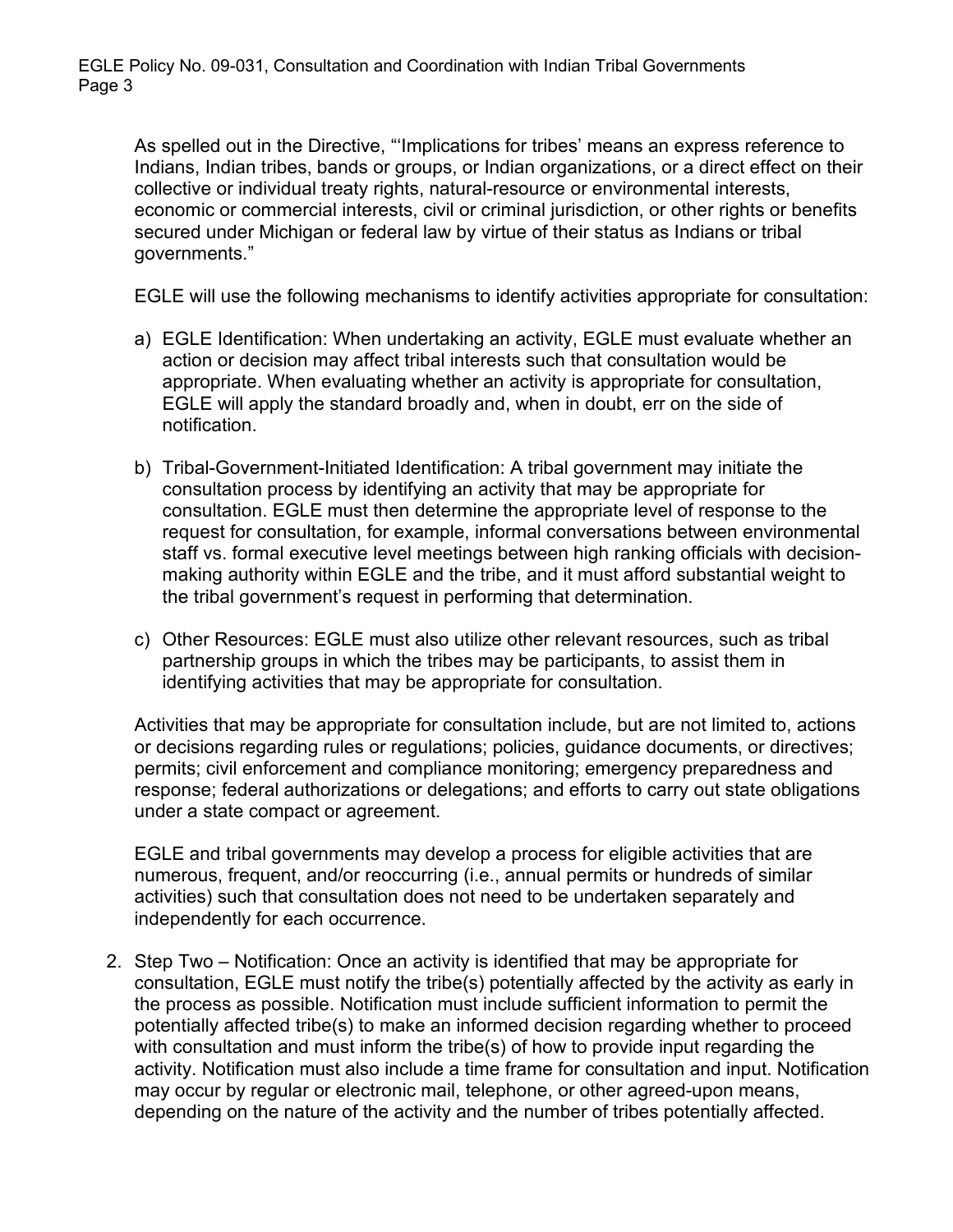EGLE will strive to honor tribal preferences regarding the specific method of notification, subject to applicable time and resource constraints, including statutory deadlines.

3. Step Three – Input: EGLE must then receive and consider input regarding the activity from any potentially affected tribe(s) that may choose to offer it. Input may be provided in whatever format the tribe and EGLE may mutually deem appropriate. EGLE must coordinate with the tribe(s) throughout this step to ensure that the tribe(s) participating in the consultation: (1) receive all information necessary to provide meaningful input regarding the activity; (2) are afforded due opportunity to discuss that input; (3) are informed of any significant changes to the activity, or any other issues that may arise as to it, over the course of the consultation process; and (4) are afforded due opportunity to provide and discuss any additional input the tribe(s) may have regarding those changed circumstances.

EGLE will coordinate with the tribe(s) when sharing information about culturally significant resources that may be sensitive and/or confidential in nature.

4. Step Four – Follow-up: EGLE must then provide feedback to the tribe(s) involved in the consultation to explain how their input was considered in the final decision or action. When feasible, taking into consideration regulatory and/or procedural time frames, EGLE will provide preliminary feedback before the final decision is made or action is taken. This feedback must be in the form of a written communication from the most senior EGLE official involved in the consultation to the most senior tribal official involved in the consultation.

## **B. Communication, Coordination, and Collaboration**

EGLE recognizes that open communication and robust collaboration with tribal partners is essential to accountability and success and encourages the development of meaningful partnerships and collaborative efforts with the tribes. It is the policy of EGLE to continually improve communication, coordination, and collaborations with tribes. This can be accomplished through a variety of methods, including:

- 1. Regularly scheduled interactions between EGLE and tribal staff (i.e., District meetings between EGLE staff and tribal staff, joint field activities, workshops and conferences, and annual meetings among the EGLE Director and Tribal Leaders).
- 2. Participation and attendance at tribal meetings and outreach events (i.e., quarterly Michigan Tribal Environmental Group Meetings and wild rice camps).
- 3. Providing and partnering in technical assistance, grants, and training opportunities.
- 4. Collaboration on nonregulatory programs, such as air quality monitoring, water quality monitoring, and watershed management.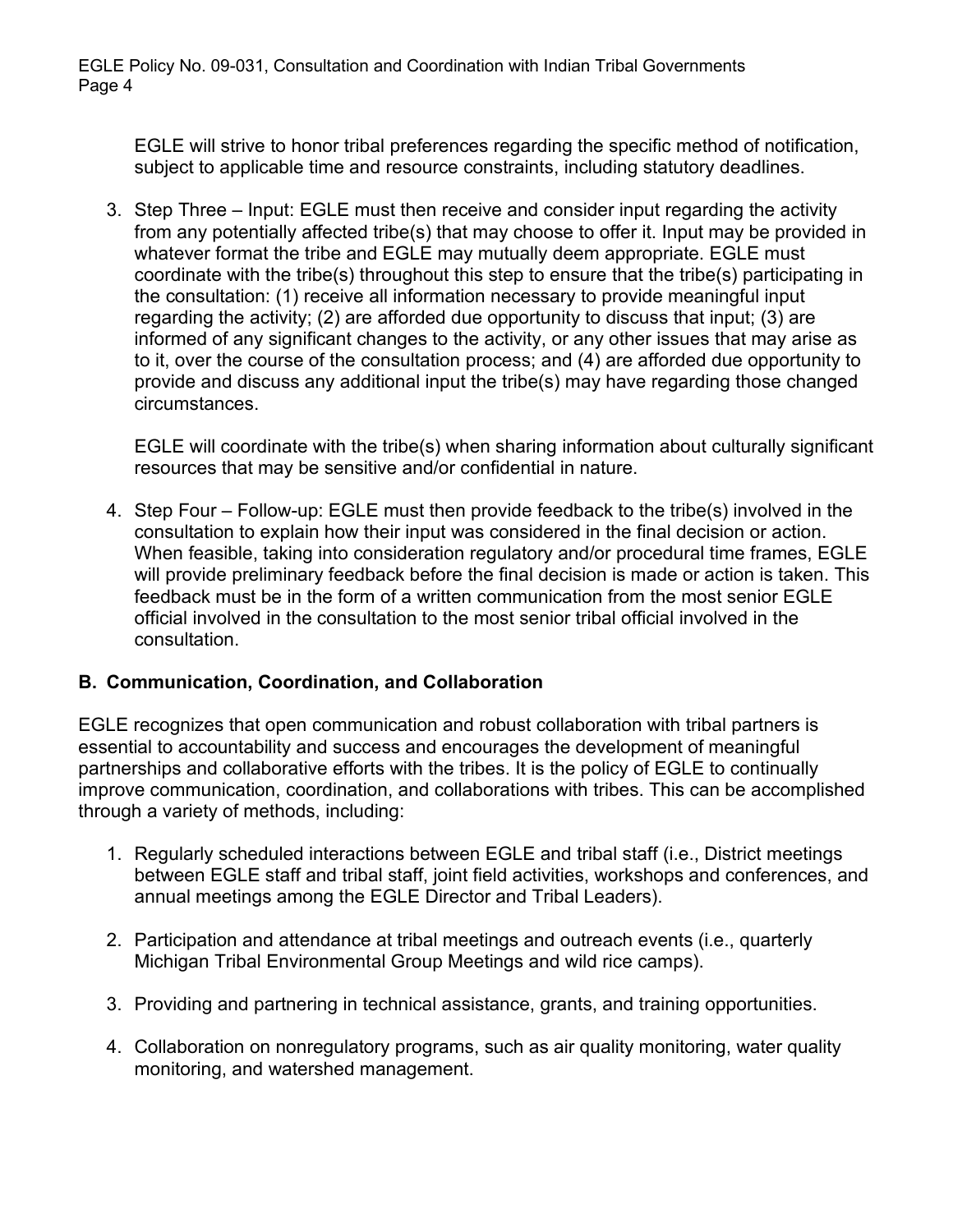## **C. Roles and Responsibilities**

- 1. Department Tribal Liaison: The responsibilities of EGLE's Tribal Liaison include the following:
	- a) Monitoring and ensuring EGLE's implementation of and compliance with the Accord, the Directive, and this policy and procedure.
	- b) Coordinating with EGLE divisions to develop procedures for implementation of this policy and procedure.
	- c) Coordinating with tribal governments to determine the preferred method of notice and to identify the contact information of all positions or persons to whom the notice must be sent.
	- d) Coordinating EGLE's interactions with the governments of federally recognized Indian tribes located in Michigan.
	- e) Coordinating and implementing the tribal consultation process, including serving as a point-of-contact for EGLE staff, tribal governments, and other parties interested in the process.
	- f) Communicating regularly with the Governor's advisor on tribal-state affairs regarding EGLE's compliance with the Directive and the Accord and EGLE's interactions with federally recognized Indian tribes located in Michigan.
	- g) Participating in Tribal-State meetings, summits, and conference calls as coordinated by the Governor's office and tribal governments.
	- h) Producing an annual report regarding EGLE's implementation of the Directive and the Accord. The report must be submitted to the Governor's advisor on tribal-state affairs and to the EGLE Director no less than 21 days before the annual meeting or summit identified in Section C(1)(g).
- 2. Division Directors: Division Directors or their designee oversee the consultation process in their respective divisions. Division Directors also designate a Division Tribal Liaison. Each division is responsible for coordinating with the Department Tribal Liaison to implement this policy and procedure.
- 3. Division Tribal Liaisons: Division Tribal Liaisons serve as a point-of-contact for the Department Tribal Liaison as subject matter experts related to division programs and contacts to assist with implementation of this policy and procedure and interactions with Tribes. Division Tribal Liaisons will also serve as a point-of-contact for division staff to assist in the implementation of this policy and procedure.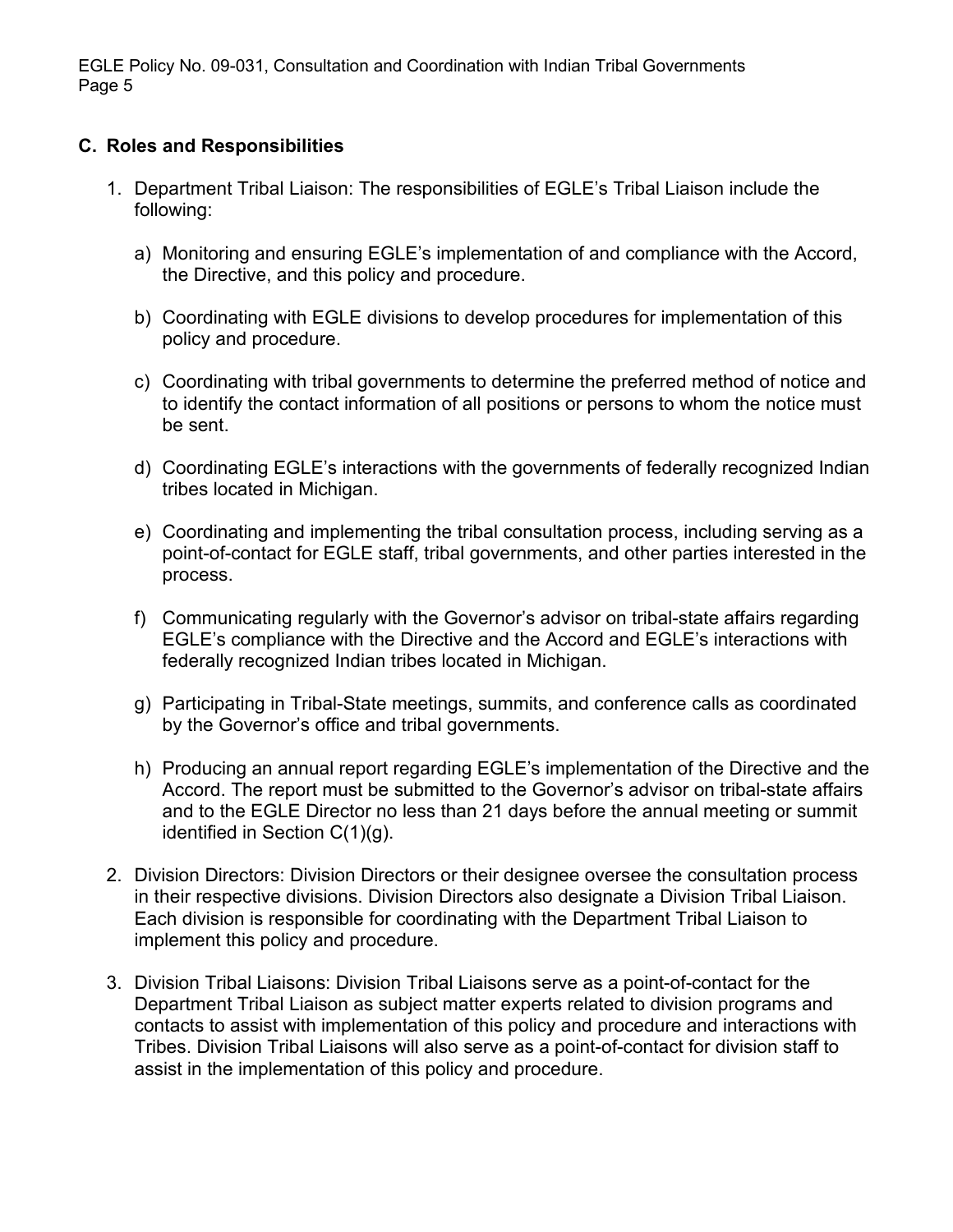- 4. EGLE Staff: EGLE staff can include staff from all levels within the department. EGLE staff assist in identifying matters appropriate for notification and consultation within their respective programs and districts and provide updates to the Division Tribal Liaisons and Department Tribal Liaison on tribal interaction.
- 5. Tribal Official: The Tribal Official is an elected, appointed, or designated official who is determined by each tribe. Each tribe will determine their own roles and responsibilities within the consultation process.

## **D. Reporting**

EGLE is required to produce an annual report that includes a description of the most significant interactions, including collaborations and conflicts, between the department and federally recognized Indian tribes located in Michigan over the past year to be submitted to the Governor's advisor on tribal-state affairs and to the EGLE Director. EGLE staff are required to report a summary of any interactions and communication with tribes to their Division Tribal Liaisons and the Department Tribal Liaison.

## **E. Training**

In compliance with the Directive, EGLE must provide annual training on tribal-state relations for all department and agency employees who have direct interactions with tribes or who work on matters that have direct implications for tribes. This training must teach the fundamentals of tribal sovereignty, tribal treaty rights, and tribal governance and must also provide a historical overview of Indian tribes in Michigan, with lessons on indigenous dispossession and Indian boarding schools. The Governor's advisor on tribal-state affairs will provide the necessary training materials.

## **F. Annual Review**

This policy and procedure will be reviewed on an annual basis.

## **LINKS TO ADDITIONAL INFORMATION**

[2002 Government-to-Government Accord between the State of Michigan and the Federally](https://www.michigan.gov/documents/Accordfinal_53478_7.pdf)  [Recognized Indian Tribes in the State of Michigan](https://www.michigan.gov/documents/Accordfinal_53478_7.pdf)

[Executive Directive No. 2019-17](https://www.michigan.gov/whitmer/0,9309,7-387-90499_90704-520036--,00.html)

# **APPROVING AUTHORITY**

 $\sqrt{1097}$ 

Liesl Eichler Clark, Director